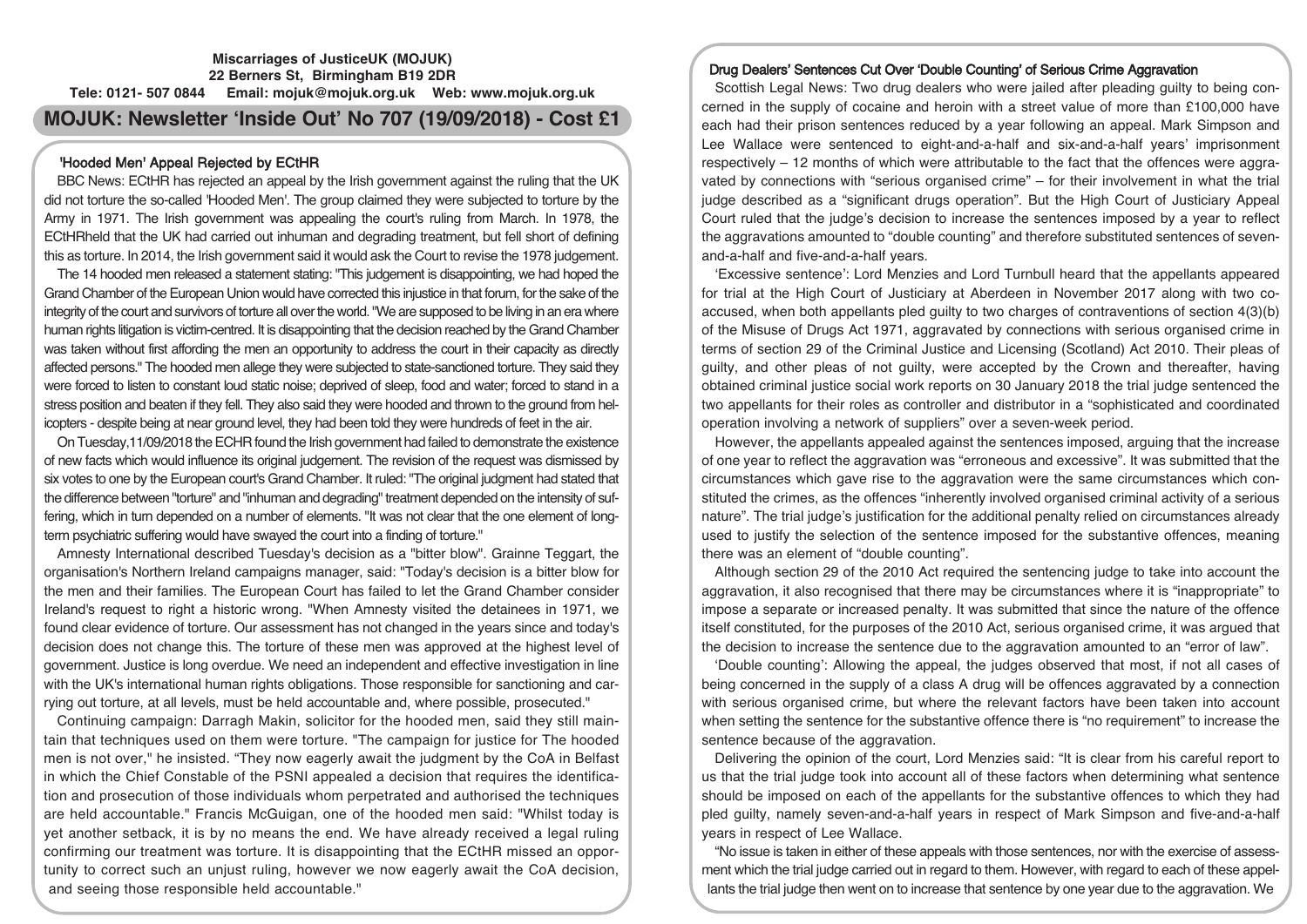observe that, while section 29(5) requires the court to state that the offence was aggravated by a connection with serious organised crime, and record the conviction in a way that shows that the offence was so aggravated, and take the aggravation into account in determining the appropriate sentence, there is no requirement that the sentence must be increased because of the aggravation. The factors to which the trial judge referred [in his report] are factors which had already been taken into account (quite properly) in the setting of the sentences for the substantive offences before aggravation. We do not consider that they can properly be used again to justify the imposition of a further one year's imprisonment in respect of the aggravations."

He added: "There are many crimes and offences which do not, of themselves, necessarily involve a connection with serious organised crime. For example, murders, assaults, threats, abductions, certain firearms offences, and many other criminal activities may occur without a connection with serious organised crime. In such cases, it seems to us very possible that an aggravation in terms of section 29 of the 2010 Act may appropriately result in a longer sentence than that which the court would have imposed if the offence were not so aggravated. We do not suggest that this will necessarily or always result, but it may do so. However, when the same features that are taken into account when setting the sentence for a substantive offence are also taken into account in considering whether to impose a different sentence to reflect the aggravation, it may be more difficult to justify imposing a longer sentence to reflect the aggravation." In the present two appeals," the court concluded, "it does not appear to us that there were any additional factors taken into account in relation to the aggravations which had not properly been taken into account in determining the sentences for the substantive offences. We consider that this does indeed amount to an element of 'double counting'. For these reasons, we shall quash that part of each sentence (amounting to imprisonment for one year) relating to the section 29 aggravation. We shall therefore substitute a sentence of seven years six months imprisonment from 20 November 2017 for Mark Simpson, and five years six months imprisonment from 20 November 2017 for Lee Wallace."

#### Some Aspects of UK Surveillance Regimes Violate Convention on Human Rights

The case of Big Brother Watch and Others v. the United Kingdom (applications nos. 58170/13, 62322/14 and 24960/15) concerned complaints by journalists and rights organisations about three different surveillance regimes: (1) the bulk interception of communications; (2) intelligence sharing with foreign governments; and (3) the obtaining of communications data from communications service providers.

Both the bulk interception regime and the regime for obtaining communications data from communications service providers have a statutory basis in the Regulation of Investigatory Powers Act 2000. The Investigatory Powers Act 2016, when it comes fully into force, will make significant changes to both regimes. In considering the applicants' complaints, the Court had regard to the law in force at the date of its examination. As the provisions of the IPA which will amend the regimes for the bulk interception of communications and the obtaining of communications data from communications service providers were not in force at that time, the Court did not consider them in its assessment.

In today's Chamber judgment 13/09/2018, the European Court of Human Rights held, by five votes to two, that: the bulk interception regime violated Article 8 of the European Convention on Human Rights (right to respect for private and family life/communications) as there was insufficient oversight both of the selection of Internet bearers for interception and the filtering, search and selection of intercepted communications for examination, and the

safeguards governing the selection of "related communications data" for examination were inadequate. In reaching this conclusion, the Court found that the operation of a bulk interception regime did not in and of itself violate the Convention, but noted that such a regime had to respect criteria set down in its case-law.

The Court also held, by six votes to one, that: the regime for obtaining communications data from communications service providers violated Article 8 as it was not in accordance with the law; and that both the bulk interception regime and the regime for obtaining communications data from communications service providers violated Article 10 of the Convention as there were insufficient safeguards in respect of confidential journalistic material. It further found that the regime for sharing intelligence with foreign governments did not violate either Article 8 or Article 10. The Court unanimously rejected complaints made by the third set of applicants under Article 6 (right to a fair trial), about the domestic procedure for challenging secret surveillance measures, and under Article 14 (prohibition of discrimination).

The three joined applications are Big Brother Watch and Others v. the United Kingdom (no. 58170/13); Bureau of Investigative Journalism and Alice Ross v. the United Kingdom (no. 62322/14); and 10 Human Rights Organisations and Others v. the United Kingdom (no. 24960/15). The 16 applicants are organisations and individuals who are either journalists or are active in campaigning on civil liberties issues. The applications were lodged after Edward Snowden, a former US National Security Agency (NSA) contractor, revealed the existence of surveillance and intelligence sharing programmes operated by the intelligence services of the United States and the United Kingdom. The applicants believed that the nature of their activities meant that their electronic communications and/or communications data were likely to have been intercepted or obtained by the UK intelligence services.

Complaints, procedure and composition of the Court

Relying on Article 8 (right to respect for private and family life and correspondence), the applicants complained about the regimes for the bulk interception of communications, intelligence sharing and for the acquisition of data from communications service providers. The second and third applications also raised complaints under Article 10 (freedom of expression) related to their work, respectively, as journalists and non-governmental organisations. The third application relied in addition on Article 6 (right to a fair trial), in relation to the domestic procedure for challenging surveillance measures, and on Article 14 (prohibition of discrimination), combined with Articles 8 and 10, alleging the regime for the bulk interception of communications discriminated against people outside the United Kingdom, whose communications were more likely to be intercepted and, if intercepted, selected for examination.

Admissibility: The Court first considered whether the first and second set of applicants had exhausted domestic remedies, part of the process of admissibility, as they had not raised their complaints with the Investigatory Powers Tribunal, a special body charged with examining allegations of wrongful interference with communications by the security services. It found that while the IPT has shown itself to be an effective remedy which applicants had to use, at the time these two sets of applicants lodged their applications with this Court there existed special circumstances absolving them from that requirement and they could not be faulted for relying on the Court's 2010 judgment in Kennedv v. the United Kingdom as authority for the proposition that the IPT was not an effective remedy for a complaint about the general Convention compliance of a surveillance regime.

Interception process under section 8(4) of RIPA: The Court noted that the bulk intercep-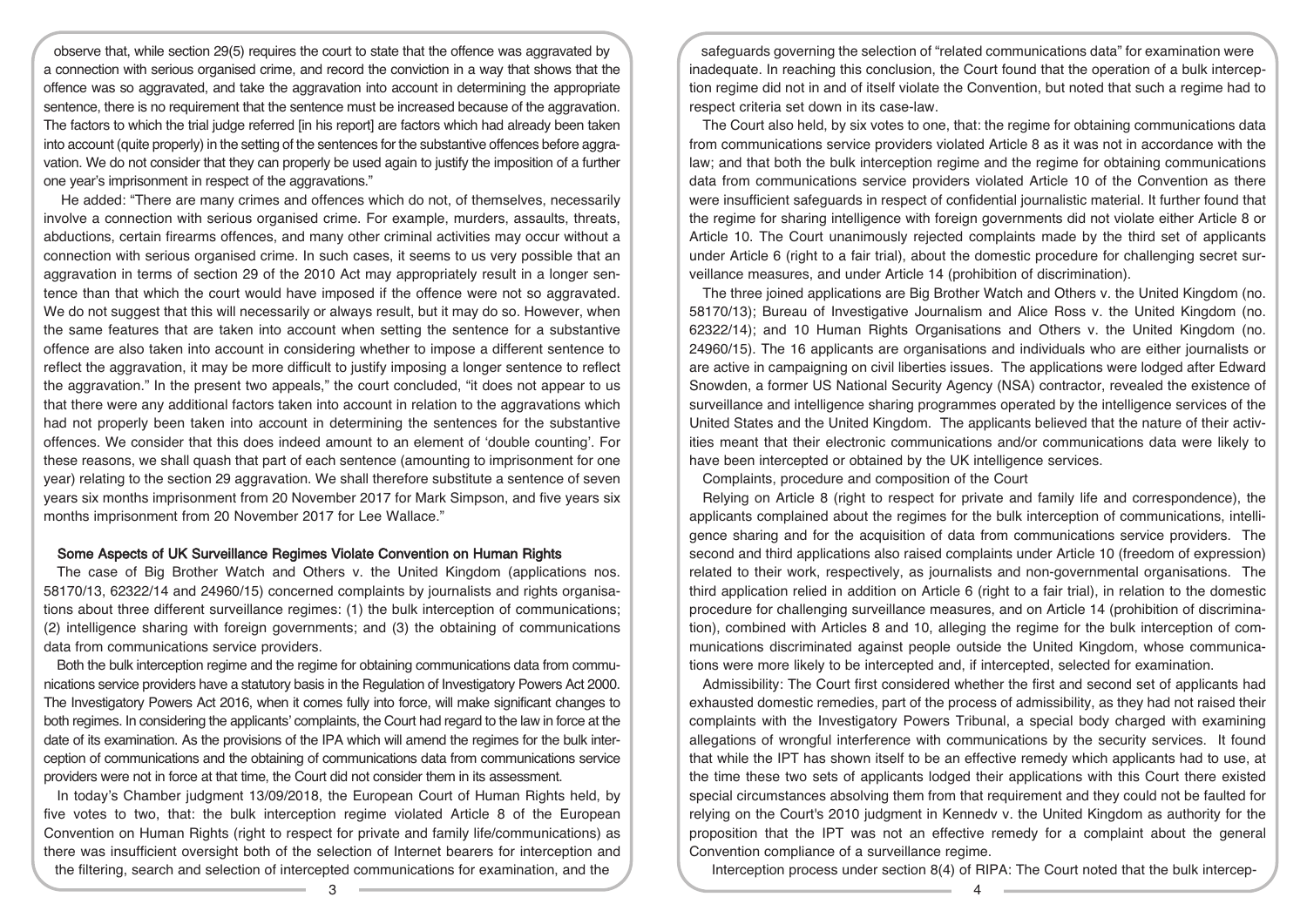tion of communications was regulated by section 8(4) of the Regulation of Investigatory Powers Act (RIPA) 2000. Operating a bulk interception scheme was not per se in violation of the Convention and Governments had wide discretion (lIa wide margin of appreciation") in deciding what kind of surveillance scheme was necessary to protect national security. However, the operation of such systems had to meet six basic requirements, as set out in Weber and Saravia v. Germanv. The Court rejected a request by the applicants to update the Weber requirements, which they had said was necessary owing to advances in technology.

The Court then noted that there were four stages of an operation under section 8(4): the interception of communications being transmitted across selected Internet bearers; the using of selectors to filter and discard - in near real time - those intercepted communications that had little or no intelligence value; the application of searches to the remaining intercepted communications; and the examination of some or all of the retained material by an analyst.

While the Court was satisfied that the intelligence services of the United Kingdom take their Convention obligations seriously and are not abusing their powers, it found that there was inadequate independent oversight of the selection and search processes involved in the operation, in particular when it came to selecting the Internet bearers for interception and choosing the selectors and search criteria used to filter and select intercepted communications for examination. Furthermore, there were no real safeguards applicable to the selection of related communications data for examination, even though this data could reveal a great deal about a person's habits and contacts.

Such failings meant section 8(4) did not meet the "quality of law" requirement of the Convention and could not keep any interference to that which was "necessary in a democratic society". There had therefore been a violation of Article 8 of the Convention.

Acquisition of data from communications service providers under Chapter 11 of RIPA The Court noted that the second set of applicants had complained that Chapter 11 of RIPA allowed a wide range of public bodies to request access to communications data from communications companies in various ill-defined circumstances. It first rejected a Government argument that the applicants' application was inadmissible, finding that as investigative journalists their communications could have been targeted by the procedures in question. It then went on to focus on the Convention concept that any interference with rights had to be "in accordance with the law". It noted that European Union law required that any regime allowing access to data held by communications service providers had to be limited to the purpose of combating "serious crime", and that access be subject to prior review by a court or independent administrative body. As the EU legal order is integrated into that of the UK and has primacy where there is a conflict with domestic law, the Government had conceded in a recent domestic case that a very similar scheme introduced by the Investigatory Powers Act 2016 was incompatible with fundamental rights in EU law because it did not include these safeguards. Following this concession, the High Court ordered the Government to amend the relevant provisions of the Act. The Court therefore found that as the Chapter 11 regime also lacked these safeguards, it was not in accordance with domestic law as interpreted by the domestic authorities in light of EU law. As such, there had been a violation of Article 8.

Intelligence sharing procedures: The Court found that the procedure for requesting either the interception or the conveyance of intercept material from foreign intelligence agencies was set out with sufficient clarity in the domestic law and relevant code of practice. In particular, material from foreign agencies could only be searched if all the requirements for searching

material obtained by the UK security services were fulfilled. The Court further observed that there was no evidence of any significant shortcomings in the application and operation of the regime, or indeed evidence of any abuse. The intelligence sharing regime therefore did not violate Article 8.

Article 10: The Court declared complaints by the third set of applicants under this provision to be inadmissible but found a violation of the rights of the second set of applicants, who had complained that the bulk surveillance regimes under section 8(4) and Chapter 11 of RIPA did not provide sufficient protection for journalistic sources or confidential journalistic material.

In respect of the bulk interception regime, the Court expressed particular concern about the absence of any published safeguards relating both to the circumstances in which confidential journalistic material could be selected intentionally for examination, and to the protection of confidentiality where it had been selected, either intentionally or otherwise, for examination. In view of the potential chilling effect that any perceived interference with the confidentiality of journalists' communications and, in particular, their sources might have on the freedom of the press, the Court found that the bulk interception regime was also in violation of Article 10.

When it came to requests for data from communications service providers under Chapter 11, the Court noted that the relevant safeguards only applied when the purpose of such a request was to uncover the identity of a journalist's source. They did not apply in every case where there was a request for a journalist's communications data, or where collateral intrusion was likely. In addition, there were no special provisions restricting access to the purpose of combating "serious crime". As a consequence, the Court also found a violation of Article 10 in respect of the Chapter 11 regime.

Article 6: The third set of applicants complained that the IPT lacked independence and impartiality. However, the Court noted that the IPT had extensive power to consider complaints concerning wrongful interference with communications, and those extensive powers had been employed in the applicants' case to ensure the fairness of the proceedings. Most notably, the IPT had access to open and closed material and it had appointed Counsel to the Tribunal to make submissions on behalf of the applicants in the closed proceedings. Furthermore, the Court accepted that in order to ensure the efficacy of the secret surveillance regime, which was an important tool in the fight against terrorism and serious crime, the restrictions on the applicants' procedural rights had been both necessary and proportionate and had not impaired the essence of their Article 6 rights. Overall, the applicants' complaint was manifestly ill-founded and had to be rejected.

Other Articles: The third set of applicants complained under Article 14, in conjunction with Articles 8 and 10, that those outside the United Kingdom were disproportionately likely to have their communications intercepted as the law only provided additional safeguards to people known to be in Britain. The Court rejected this complaint as manifestly ill-founded. The applicants had not substantiated their argument that people outside the UK were more likely to have their communications intercepted. In addition, any possible difference in treatment was not due to nationality but to geographic location, and was justified.

Just satisfaction (Article 41) The applicants did not claim any award in respect of pecuniary or non-pecuniary damage and the Court saw no reason to make one. However, it made partial awards in respect of the costs and expenses claimed by the applicants in the first and second of the joined cases. The applicants in the third joined case made no claim for costs and expenses.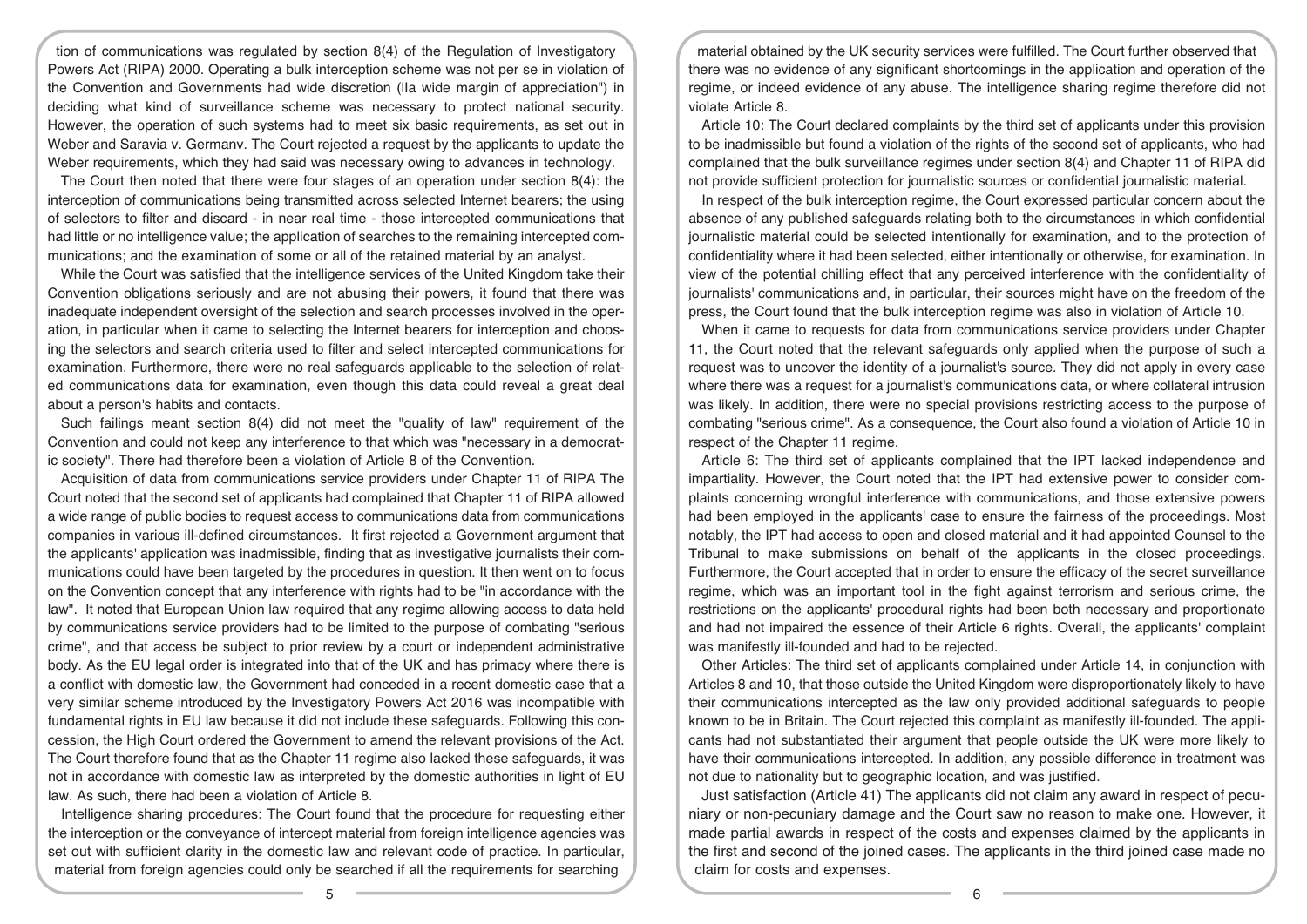### Miscarriage of Justice Body's Funding Cuts Criticised as Workload Grows

Owen Bowcott, Guardian: Government funding of the Criminal Cases Review Commission (CCRC), the last hope for people battling miscarriages of justice, has come under attack as the number applications rises steeply. The new justice minister Edward Argar has defended the long-term decline in the agency's budget on the grounds that it is "sufficiently funded for the work that it does". But the shadow justice secretary, Richard Burgon, has said growing caseloads and falling budgets are having a severe impact on the commission's work. The Ministry of Justice's budget has been cut by 40% since 2010, the largest loss of any Whitehall department.

Government funding of the CCRC, the last hope for people battling miscarriages of justice, has come under attack as the number applications rises steeply. The new justice minister Edward Argar has defended the long-term decline in the agency's budget on the grounds that it is "sufficiently funded for the work that it does". But the shadow justice secretary, Richard Burgon, has said growing caseloads and falling budgets are having a severe impact on the commission's work. The Ministry of Justice's budget has been cut by 40% since 2010, the largest loss of any Whitehall department.

A CCRC spokesman said: "It has always been our position that we will not compromise on the quality of our casework and we have always sought to make savings by improving both the efficiency and the effectiveness of our processes without affecting detrimentally the efficacy of our investigations. "Decisions about whether or not a particular case requires us to carry out this forensic work or to instruct that expert are always based on the potential evidential value of that work and not on questions of cost."

Suzanne Gower, the managing director of the Centre for Criminal Appeals, a legal charity, said: "It simply isn't credible to suggest that the cuts to the CCRC's budget coupled with the significant increase in workload will not have had a seriously detrimental effect on the quality and scope of CCRC investigations, ultimately leading to innocent people and their families being denied justice." An MoJ spokesperson said: "The Criminal Cases Review Commission has the resources to carry out its valuable work effectively." A government review of its efficiency and governance is due to be published this autumn.

### CPS to Take No Action Against Police Over Death of Leon Briggs

The mother of a vulnerable man who died after being restrained by police has spoken of her devastation after learning that officers will face no criminal charges. The police watchdog passed a file to the Crown Prosecution Service (CPS) in March 2016 concerning two Bedfordshire police constables, three sergeants and a member of police staff, suggesting they may have committed crimes over the death of Leon Briggs in 2013. In January prosecutors said no action would be taken against one of the officers, and they have now confirmed that the other five people will also face no charges.

"I am devastated that, after almost five long years, I am no closer to finding out what happened to Leon or to getting some accountability for his death," said Margaret Briggs on Wednesday. In a statement released by her lawyers, she said: "My son was struggling with his mental health, that struggle should not have resulted in his death at the hands of Bedfordshire police. My one hope is that the inquest into Leon's death can start as soon as possible. I am desperate for some answers and, hopefully, in time some closure."

Briggs died in hospital on 4 November 2013. He had been arrested in Luton under the Mental Health Act after people expressed concern about his welfare.

The Independent Police Complaints Commission, since renamed the Independent Office for Police Conduct, investigated and asked prosecutors to consider whether or not manslaughter and misconduct charges should be brought. On Wednesday, a CPS spokeswoman said it "will not be taking any further action in this case", adding: "We have now examined the evidence against the remaining individuals and the force itself and concluded our test for bringing a prosecution is not met."

Margaret Briggs' lawyer, Jocelyn Cockburn of the firm Hodge Jones and Allen, said: "No mother should have to wait five years to find out what led to the death of her son. In order for her to have had any confidence in the investigation, it needed to be open and transparent, which this was not. However, that is exactly what the inquest process must achieve. I hope that the coroner will now resume the inquest into Leon's death allowing a public examination of the facts."

### Anti-Racism and Progressive Values by Frances Webber

Below we reproduce the speech given by human rights lawyer Frances Webber to the meeting 'Confronting Racism in the UK: a return to collective principles', organised by the Monitoring Group at Conway Hall on 6 September.

I very much welcome the opportunity to speak here today, because there has been a long history of progressive anti-racist, anti-imperial struggle in this country – in which, it goes without saying, Jewish organisations and people have played a very full role, with their (our) long experience of fighting anti-Semitism woven into the struggle.

The way that the media and politicians are discussing issues of racism today divorces antiracism from the progressive fight based on the expansion of justice among all oppressed groups, and in doing so, makes a mockery of that history and the principles we fought for.

In a small way, I have been connected to that history, through my involvement since the late 1960s, not just with the Institute of Race Relations (IRR) and through my work as a lawyer, but with legal defence campaigns, such as the Bradford 12 defence campaign and the Southall 342; with refugee and migrant organisations such as the Commission for Filipino Migrant Workers and the Refugee Forum; in Women in Black, a group of Jewish women protesting the killings of Palestinian children; Women Against Racism and Fascism – and as a proud member of the CARF collective.

How we Built Unity in the Fight Against Racism

It took thirty years to convince the establishment that racism was not a matter of individual prejudice or xenophobia, but an issue of structural and institutional racism. As is by now well known, the acknowledgement finally came with the Macpherson inquiry into the death of Stephen Lawrence and the Met police investigation of it, but many, many campaigns against racist violence and deaths in police custody preceded that. In all those campaigns we strove to build unity in the fight against racism. But in doing so we accepted that not everyone's experience of racism was the same – colour, class, gender, sexuality, religion mark you out in different ways as more vulnerable to racism. So Sivanandan's saying that there were two racisms, 'the racism that discriminates, and the racism that kills' was a very important organising principle.

In the 1980s and '90s, in the face of refugee movements and the 'Fortress Europe' policies designed to keep them out of Europe, the experience of refugees and exiles became more central to the anti-racist movement. They were the most vulnerable communities, not only rightless and precarious, prey to politicians playing the race card, but also with no common language and only the commonality of their experience to unite them An understanding of the experience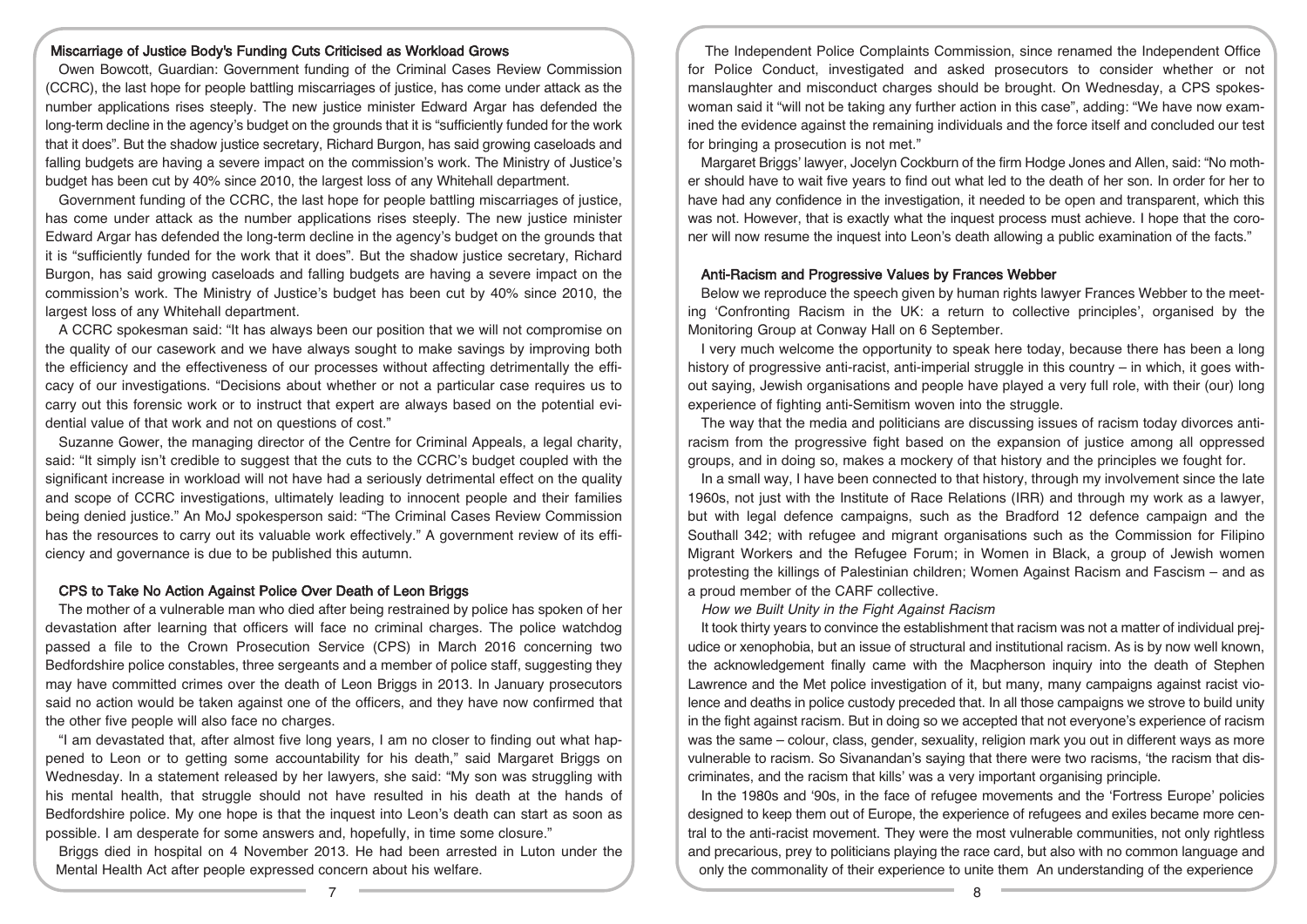of refugees and exiles has been vital to the anti-racist movement, and the Palestinian refugee issue is one of the burning issues of our times. Perhaps no more so than now. Manipulating Issues of Anti-Racism

In our fight, politicians from mainstream political parties, with a few notable exceptions, have seldom allied themselves with what used to be the progressive cause of anti racism. For the most part, politicians only joined us when causes were 'winnable'. The Labour party has not been sympathetic to the anti-racist cause – quite the reverse, from its Commonwealth Immigrants Act of 1968, which removed settlement rights from UK citizens from Asia, to New Labour which sowed the seeds of the 'hostile environment' by cracking down on asylum seekers, building more immigration prisons, and overseeing more deportations. New Labour's anti-terrorism provisions established in effect a separate criminal justice system for Muslims based on suspicion and risk, rather than guilt, and its punitive criminal justice legislation further criminalised young Black people – even while the Macpherson inquiry acknowledged institutional racism in the police.

What we face today is a media circus, where politicians are manipulating issues of anti-racism, speaking out as though they were anti-racists, when over the years they have been responsible for the structures and the laws that now imprison, demonise and stigmatise BAME communities. Lessons Ignored, Struggle Debased

The debate over the IHRA definition in the media and within the political establishment completely ignores the lessons from the struggle against racism. And that is what the IRR sought to draw attention to in its evidence to the Chakrabarti inquiry – the debasing of the anti-racist progressive struggle. Ironically, it was Macpherson's definition of a racist incident as one perceived as racist by the victim  $-$  a definition which sought to address and remedy the institutional racism of police who refused to take racist violence seriously, which has compounded the confusion. Of course Macpherson meant that the perception of the victim was the starting point of any investigation into a crime. What he did not mean was to allow anyone who claimed the status of victim, to define a crime and to refuse all investigation, insisting that as victim, they have the last word. That is not justice. Racism impacts on different communities at different times in different ways. But anti-racism, the fight against injustice, cannot be differential, exclusive or sectional. It must be inclusive, opening people out to others' oppression. Above all, it cannot create further injustice.

### Samaritans Sends Former Prisoners Back Inside to Help Prevent Suicide

A new Samaritans initiative, run by former prisoners to help new prisoners cope better with life inside, is aiming to reduce suicide and self-harm. The sessions, which have been piloted in two London prisons, have been developed by Samaritans and Her Majesty's Prison and Probation Service (HMPPS), with funding from the Ministry of Justice. The trainers, who have all served prison sentences themselves, helped those newly arrived develop skills to manage any difficult thoughts and feelings. The risk of suicide is higher when prisoners enter or move prisons and, in general, prisoners are at ten times more risk of taking their own lives than people on the outside.

Steve, who ran weekly sessions at HMP Wandsworth, said: "As trainers we all have experience of prison, which really helps give the course credibility among the prisoners. We wanted to create a safe space for them to be able to talk about their feelings and learn to manage them better, to help them cope in prison." Simon, who was trained by Samaritans to deliver the sessions at Wormwood Scrubs, said: "We were able to teach people positive coping strategies and give them back some control over their emotions. I could see how some

prisoners were starting believe that they would make it through even the longest of sentences." Alan, who also ran sessions in Wandsworth, said they had wider benefits too: "These workshops are not just about people helping themselves, they are also about prisoners supporting each other. They could play a part in changing the culture in prison so that people feel able to ask for help and encourage the people around them to get support if they need it."

One participant in the pilot project said: "The session has made a difference to me. I do think about it a lot. It's helped me understand myself more and others more. I've remembered a lot of what we were taught." When asked how useful the sessions were, 86% of prisoners said they were useful or very useful. Prison's minister Rory Stewart said: "We know the early days in prison are some of the hardest. I am grateful to Samaritans for their sensitive support for vulnerable prisoners, which is a valuable contribution to our wider efforts to make prisons places of safety and reform." Samaritans and HMPPS will work together to share learning from the project and to build on the success of the initiative at a time when suicide and self-harm in prisons are a major concern.

#### Prison Service Needs to Review its Approach to Transgender Prisoners

Transgender prisoners – those, mostly men, who assert a gender identity at odds with their birth sex – pose a challenge for prison managers. Prisons, after all, are social institutions grounded in the gender binary: that one is either male or female. Transgender prisoners challenge such a binary. The current Prison Rules state that male and female prisoners should be kept separate from each other. This is not a British idiosyncrasy. The United Nations Standard Minimum Rules for the Treatment of Prisoners state that 'Men and women shall so far as possible be detained in separate institutions; in an institution which receives both men and women, the whole of the premises allocated to women shall be entirely separate'.

It does not need spelling out why keeping male and female prisoners in separate accommodation should be one of the minimum expectations for the treatment of prisoners. This important principle has, though, been somewhat eroded by attempts to accommodate those prisoners who assert a gender identity at odds with their birth sex.

The current Prison Service Instruction on transgender prisoners highlights a legal judgement from 2009 that stated that a male-bodied prisoner who had a gender recognition certificate as a female 'had to be transferred to the female estate even though one of her index offences was attempted rape of a woman'. This judgement forms the basis of the current prison service approach. The Instruction also gives senior managers discretion to transfer prisoners who do not have a gender recognition certificate to the estate of their asserted gender identity. It concerns me greatly that we appear to have reached a position where malebodied prisoners can gain transfer to a women's prison on the basis of assertions about their gender identity. While some transgender prisoners will no doubt sincerely hold beliefs about their gender identity, the system is obviously open to abuse.

So what is to be done? First, it is reasonable for those who express a gender identity at odds with their birth sex to feel that their feelings will be respected. I myself do not feel in a position to pronounce on whether or not 'transwomen are women', as the current mantra would put it. As a man, I also feel uncomfortable about telling women what a woman is. But it is not necessary to take a position on this question to acknowledge that, for whatever reason – and these will be numerous – certain people have beliefs about their gender that differ from their birth sex.

Second, it is important that prisoners who express a gender identity at odds with their birth sex are be held in safe conditions while in prison.